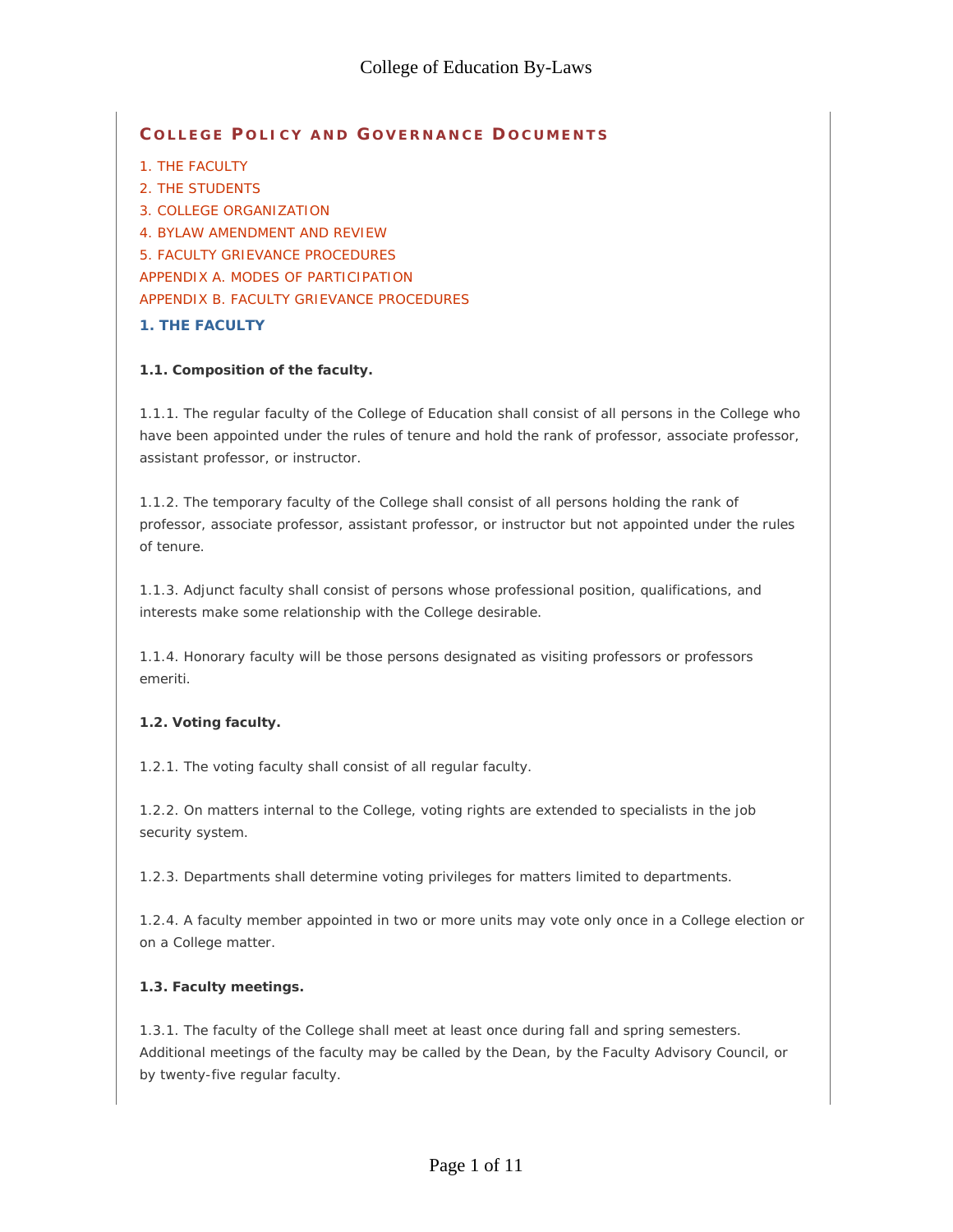1.3.2. Written notice of faculty meetings shall be sent to all faculty and specialists at least two weeks in advance and such notice shall set forth the matters to be considered.

1.3.3. The Dean or designee shall preside at College faculty meetings. Robert's Rules of Order, Revised, shall guide meeting procedures.

1.3.4. A College faculty meeting may consider any matter related to the welfare of the faculty or the welfare of the College and any matter brought before it by a member of the faculty.

1.3.5. The agenda for College faculty meetings shall be prepared by the Dean and the Faculty Advisory Council.

## **2. THE STUDENTS**

#### **2.1. Student constituency of the College.**

2.1.1. The student constituency of the College shall be all students who have declared a major or major preference in an academic program of the College.

#### **2.2. Student participation in academic governance.**

2.2.1. Student participation in College academic governance bodies shall in all cases be in the same mode as faculty participation, except as reserved. The matters reserved to faculty are:

2.2.1.1. Policies concerning salary, leaves, insurance, retirement, and fringe benefits of faculty.

2.2.1.2. Decisions concerning the appointment, salary, re-appointment, promotion, tenure, or dismissal of individual faculty members.

2.2.1.2.1. Evidence from students regarding the teaching performance of faculty shall be considered in decisions concerning the above matters.

2.2.1.3. Matters affecting the professional responsibility of the faculty to establish and maintain the intellectual authority of the University.

## **3. COLLEGE ORGANIZATION**

#### **3.1. Dean of the College.**

3.1.1. The chief executive officer of the College of Education is the Dean.

3.1.2. The Dean is responsible for instructional, research, and service programs of the College. This responsibility includes budgetary matters, physical facilities, and personnel matters in the Dean's jurisdiction, taking into account the advisory procedures of the College.

3.1.2.1. The Dean shall make available the College's written criteria and procedures for periodic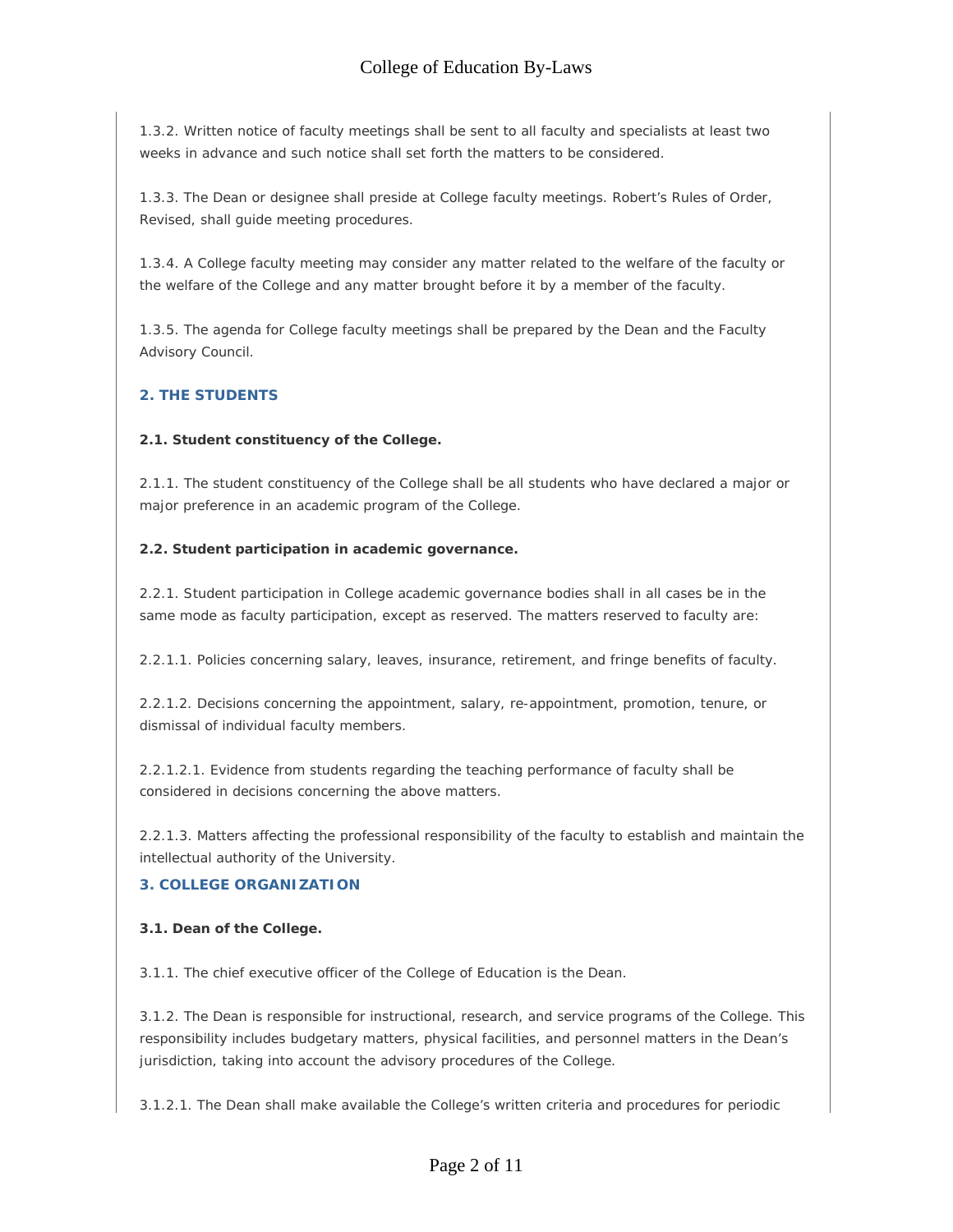merit-based salary adjustments.

3.1.3. The voting faculty of the College shall have shared responsibility with the Provost to determine procedures for selection of the Dean.

3.1.4. The selection of assistant and associate administrators to be nominated to the provost shall be the responsibility of the Dean who shall consult with the Faculty Advisory Council.

3.1.5. The Dean shall be subject to regular review at intervals not to exceed five years.

3.1.5.1. The Faculty Advisory Council shall have shared responsibility with the Provost to determine procedures for the review of the Dean.

3.1.6. The Dean shall participate in academic governance as part of his or her administrative responsibility. This participation shall include those responsibilities listed in Section 2.1.5. of the University Bylaws.

3.1.6.1. The Dean or the Dean's designee shall attend all meetings of the College's academic governance bodies.

### **3.2. Faculty Advisory Council.**

3.2.1. Composition.

3.2.1.1. The Faculty Advisory Council shall consist of two regular faculty members elected from each of the College's departments, and one ex-officio member, without vote, selected by the Faculty Advisory Council from the College representatives to the Academic Council.

3.2.2. Functions.

3.2.2.1. The Faculty Advisory Council shall advise and consult with the Dean on issues concerning the welfare of the College.

3.2.2.2. The Faculty Advisory Council shall have delegated authority to supervise and conduct all faculty elections at the College level.

3.2.2.3. The Faculty Advisory Council shall name replacements to University governance bodies when the elected faculty representative is unable to serve for a period of one semester or more.

3.2.2.4. The Faculty Advisory Council shall have shared responsibility with the Dean in determining the time, date, and place of all College faculty meetings.

3.2.2.5. The Faculty Advisory Council shall have shared responsibility with the Dean in preparing the agenda and making arrangements for the faculty meetings.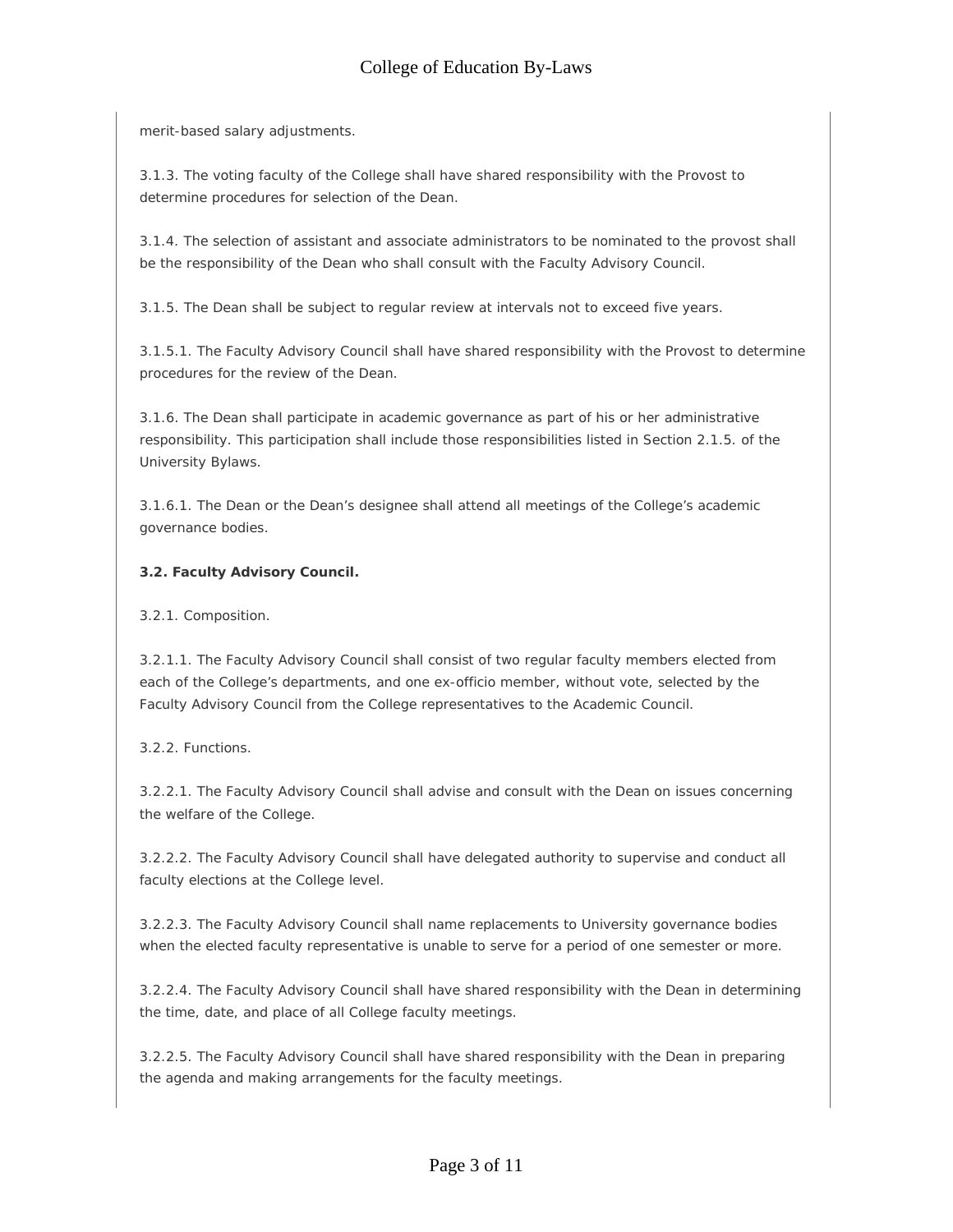3.2.2.6. The Faculty Advisory Council shall consult with the Dean in the appointment and replacement of associate and assistant Deans.

3.2.2.7. The Faculty Advisory Council shall have shared responsibility with the Provost in determining procedures for the review of the Dean.

3.2.2.8. The Faculty Advisory council shall advise the Dean regarding initiation and evaluation of and decisions concerning policies related to scholarship and professional conduct.

3.2.2.9. The Faculty Advisory Council shall have shared responsibility with the Dean regarding development and revision of guidelines and procedures for faculty appointment, promotion, and tenure in accordance with the University Faculty Handbook.

3.2.3. Procedures.

3.2.3.1. The Faculty Advisory Council shall determine its own operating rules and procedures and elect a chair from its membership.

3.2.3.2. The elected chair of the Faculty Advisory Council shall serve a one-year term of office.

3.2.3.3. The Faculty Advisory Council shall meet as often as needed to perform its duties, but no less than once a month during fall and spring semesters.

3.2.3.4. The minutes of the Faculty Advisory Council shall be made available to all faculty.

3.2.3.5. Meetings of the Faculty Advisory Council are open, except when the Council votes to hold a closed meeting. All faculty will be notified of Council meetings in advance.

3.2.4. Elections.

3.2.4.1. Department elections for the Faculty Advisory Council will take place in the spring semester.

3.2.4.2. Any member of the regular faculty of the College is eligible for election to the Faculty Advisory Council.

3.2.4.3. Faculty members are elected to the Faculty Advisory Council for a two-year term of office. No faculty member shall serve more than two consecutive terms.

## **3.3. Standing Committees of the Faculty.**

There shall be two standing committees of the faculty: a College Curriculum Committee and a Reappointment, Promotion, and Tenure Committee.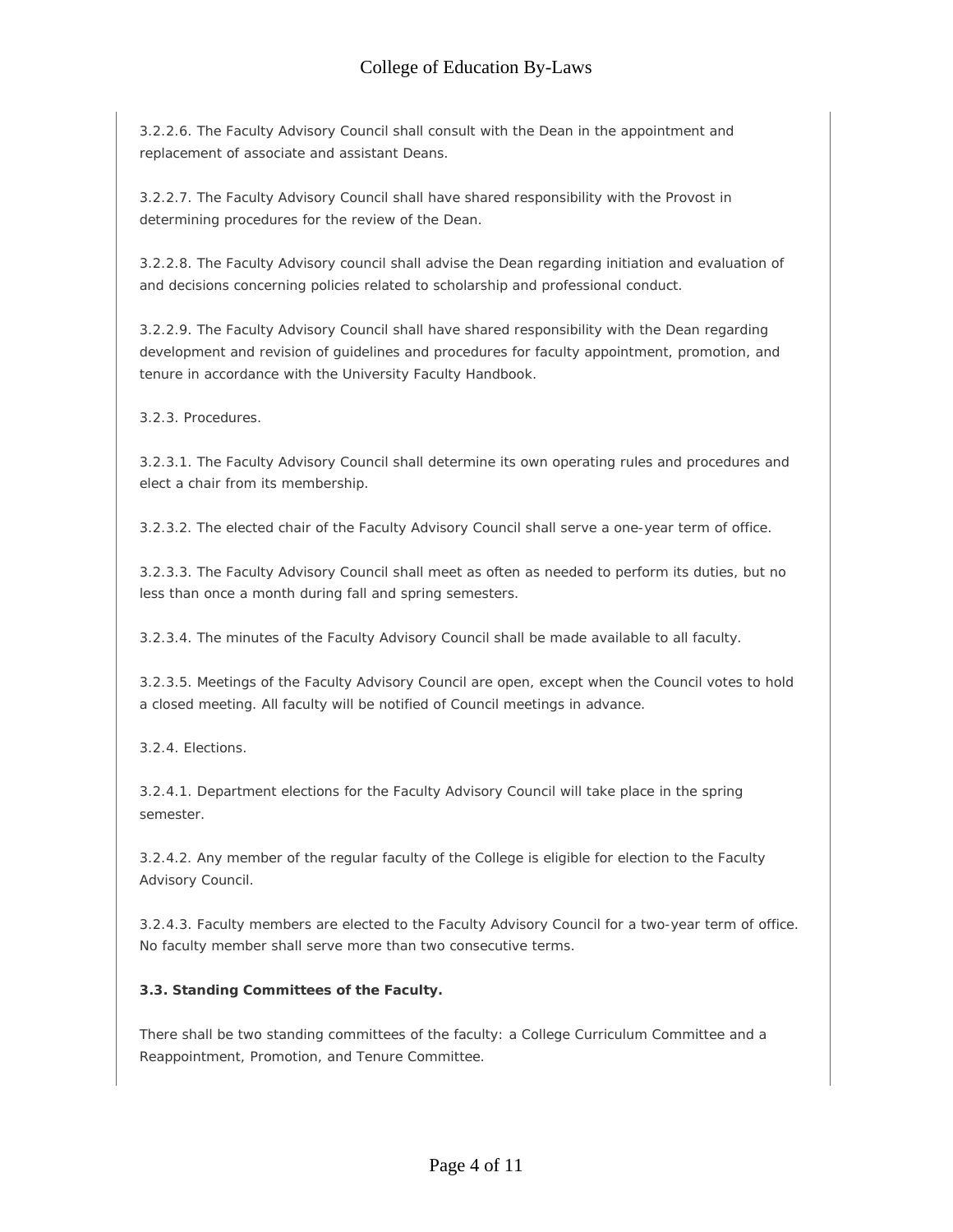3.3.1. College Curriculum Committee.

3.3.1.1. Composition.

3.3.1.2.1. The College Curriculum Committee will consist of two regular faculty members elected from each of the College's departments, one undergraduate student, one graduate student, and two non-voting ex-officio members: the College of Education representative to the University Committee on Curriculum and a member appointed by the Dean.

3.3.1.2 Functions.

3.3.1.2.1. The College Curriculum Committee will have delegated authority in making recommendations to the University Committee on Curriculum regarding changes in academic programs.

3.3.1.2.2. The College Curriculum Committee shall advise the College faculty about major changes in courses and programs in the departments of the College.

3.3.1.2.3. The College Curriculum Committee shall consult and seek the advice of the affected units when deliberating on proposals for the development, elimination, or modification of courses, course sequences, program emphases, and programs affecting two or more departments of the College.

3.3.1.2.4. The College Curriculum Committee shall consult and seek the advice of the Faculty Advisory Council and/or the College faculty when deliberating on major proposals affecting two or more units of the College or proposals to eliminate academic programs in the College or proposals to establish or change "all-college" programs.

3.3.1.3. Procedures.

3.3.1.3.1. The College Curriculum Committee will determine its operating rules and procedures and elect a chair from its voting membership.

3.3.1.3.2. The College Curriculum Committee will meet as often as required to perform its duties but no less often than once a semester.

3.3.1.3.3. The minutes of the College Curriculum Committee will be made available to all faculty.

3.3.1.3.4. Meetings of the College Curriculum Committee are open. All faculty will be notified of meetings in advance.

3.3.1.4. Elections.

3.3.1.4.1. Department elections for the College Curriculum Committee will take place in the spring semester.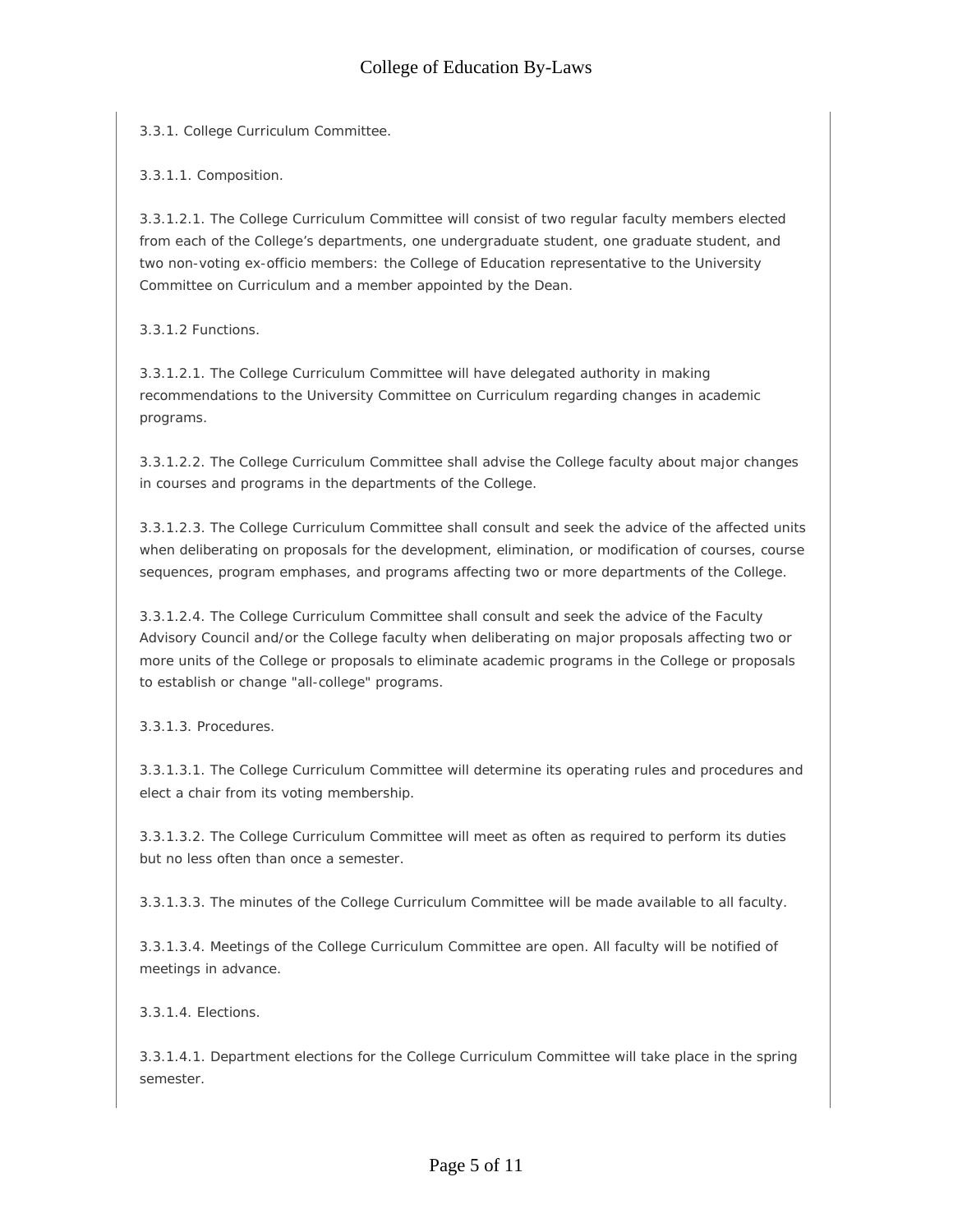3.3.1.4.2. Any member of the regular faculty of the College is eligible for election to the College Curriculum Committee.

3.3.1.4.3. Faculty members are elected for a two-year term of office; student members, for a term of one year. No member will serve more than two consecutive terms.

3.3.2. Reappointment, Promotion, and Tenure Committee.

3.3.2.1. Composition.

3.3.2.1.2. The Reappointment, Promotion, and Tenure Committee will consist of two tenured faculty members elected from each of the College's departments.

3.3.2.2. Function.

3.3.2.2.1. The Reappointment, Promotion, and Tenure Committee shall advise the Dean regarding reappointment, promotion, and tenure procedures and decisions.

3.3.2.3. Procedures.

3.3.2.3.1. The Reappointment, Promotion, and Tenure Committee will determine its operating rules and procedures in accordance with the University Faculty Handbook and elect a chair from its membership.

3.3.2.3.2. The Reappointment, Promotion, and Tenure Committee will meet as often as required to perform its duties but no less often than once each semester.

3.3.2.3.3. The minutes of the Reappointment, Promotion, and Tenure Committee will be published and distributed to all faculty.

3.3.2.3.4. Meetings of the Reappointment, Promotion, and Tenure Committee are open, except when reviewing and discussing specific candidates' materials. All faculty will be notified of meetings in advance.

3.3.2.4. Elections.

3.3.2.4.1. Department elections for the Reappointment, Promotion, and Tenure Committee will take place in the spring semester.

3.3.2.4.2. Any tenured member of the regular faculty of the College will be eligible for election.

3.3.2.4.3. Faculty members are elected for a two-year term of office. No member will serve more than two consecutive terms.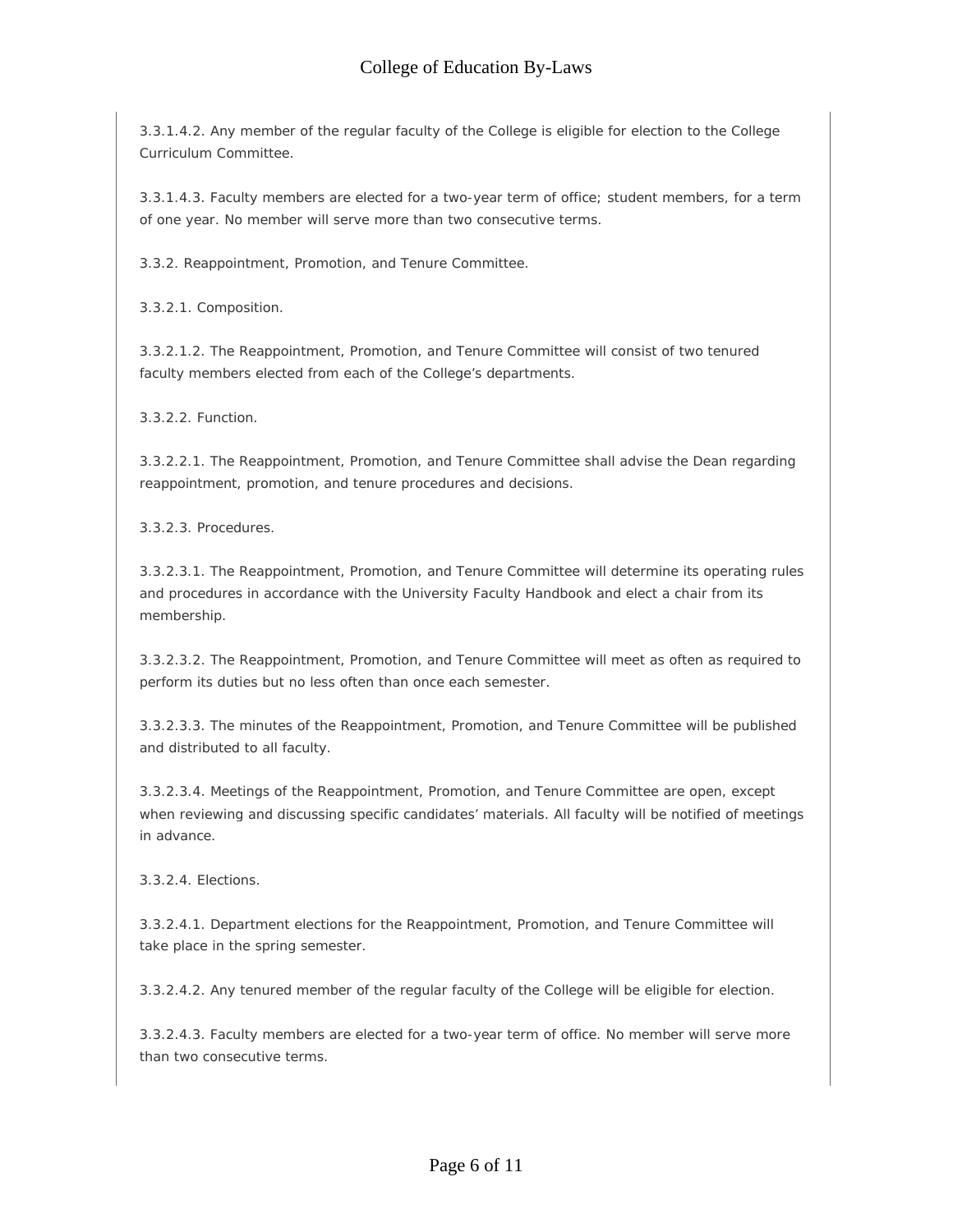## **3.4. Student Advisory Council.**

3.4.1. Composition.

3.4.1.1. The Student Advisory Council will consist of four undergraduate students (at least one student elected from each College department that enrolls undergraduates), and one masters student and one doctoral student elected from each department.

3.4.2. Functions.

3.4.2.1. The Student Advisory Council will advise and consult with the Dean on matters concerning student welfare.

3.4.2.2. The Student Advisory Council will consult with the Faculty Advisory Council in its review of proposed changes in courses, curricula, and programs affecting the total College or more than one unit of the College.

3.4.3. Procedures.

3.4.3.1. The Student Advisory Council will determine its own operating rules and procedures and elect a chairperson and a secretary from its voting membership during the fall semester.

3.4.3.2. The Student Advisory Council will meet as often as required to perform its duties but no less often than once a semester during fall and spring semesters.

3.4.3.3. The minutes of the Student Advisory Council meetings will be made available to the Faculty Advisory Council and the College Curriculum Committee and will be publicly posted.

3.4.3.4. Meetings of the Student Advisory Council are open. Students will be notified of Student Advisory Council meetings in advance.

3.4.4. Elections.

3.4.4.1. Members of the Student Advisory Council will be nominated and elected to the Council by the student organizations chartered to conduct the elections. In the absence of such organizations, the Student Advisory Council will conduct the elections.

3.4.4.2. Elections for the Student Advisory Council will take place in the fall semester.

3.4.4.3. Any member of the College's student constituency will be eligible for election to the Student Advisory Council.

3.4.4.4. Members of the Student Advisory Council are elected for a one-year term of office. There is no restriction on the number of consecutive terms a student can be elected to the Council.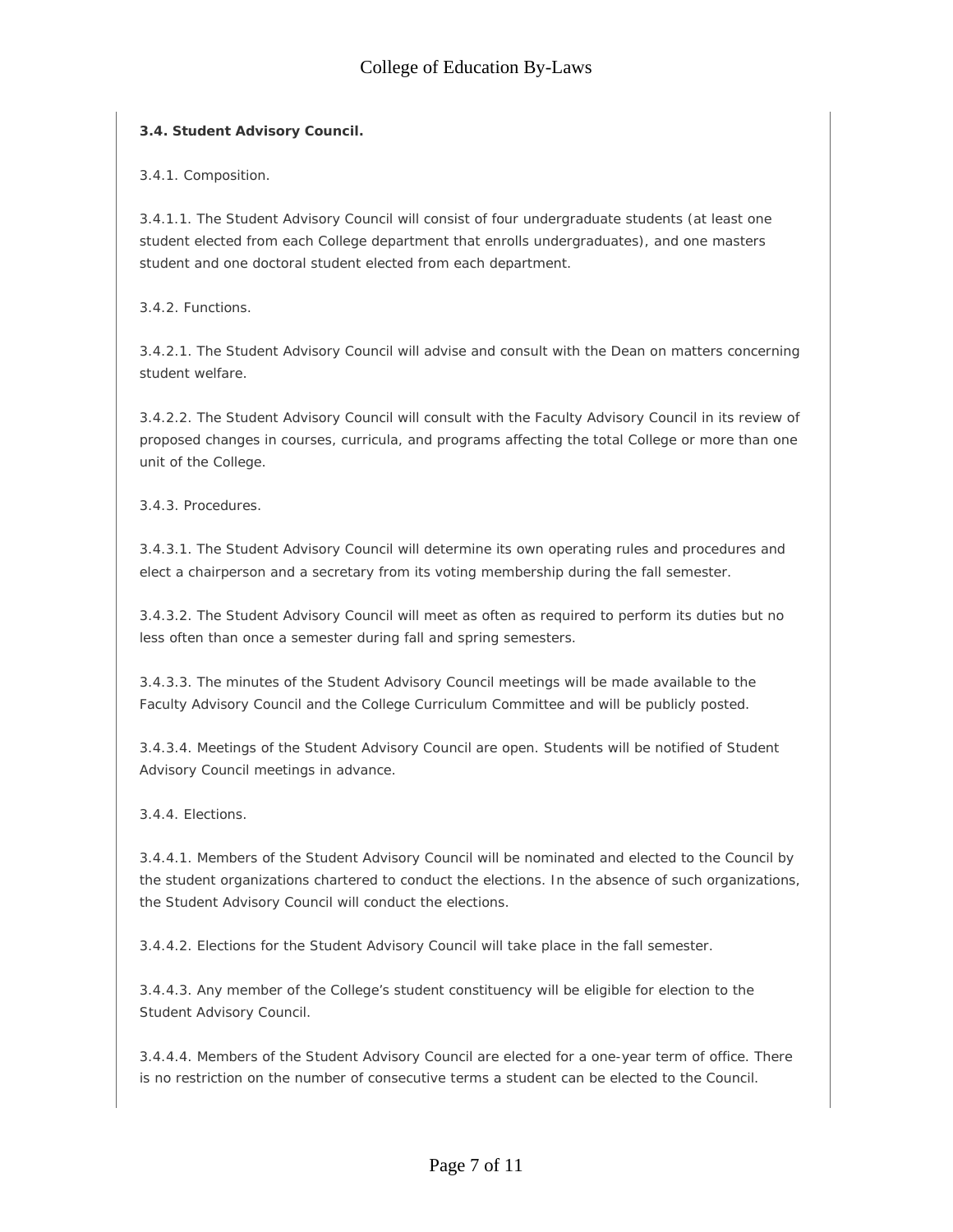### **3.5. Special Committees.**

3.5.1. Special committees may be established by the Dean, by the Faculty Advisory Council, or by a majority vote of the College faculty.

### **4. BYLAW AMENDMENT AND REVIEW**

4.1. The voting faculty of the College shall hav e shared responsibility with the Dean to adopt and publish bylaws in conformity with academic governance.

4.2. Bylaw amendment and revision.

4.2.1. College bylaws may be amended or revised by a two-thirds vote of the faculty voting on the amendment/revision. The vote will be taken after the College Faculty Advisory Council has published any proposed amendment/revision and has held one or more hearings open to the faculty and students. Voting shall be by written ballot setting forth clearly the changes proposed. The College Faculty Advisory Council shall establish procedures and certify results.

4.2 Bylaw review.

4.2.1. College bylaws shall be reviewed every five years and at such time as the Dean in consultation with the College Faculty Advisory Council deems it necessary. Procedures for the review will be set forth in accordance with university regulations.

## **5. FACULTY GRIEVANCE PROCEDURES**

5.1. The College of Education Faculty Grievance Procedures are attached as Appendix B.

## **APPENDIX A. MODES OF PARTICIPATION**

There are four modes of faculty and student participation in academic governance.

1. Consultation: a body of faculty and/or students discuss with and inform an administrator authorized to make decisions. Such a committee is not a deliberative body; there is no vote. Rather the members express their views to inform an administrator's decision.

2. Advisory: a deliberative body of faculty and/or students make recommendations to an administrator authorized to make decisions. The administrator is not bound by the recommendation and accepts responsibility for the decision.

3. Shared responsibility: a deliberative body of faculty and/or students makes recommendations to an administrator authorized to make decisions. If the administrator and deliberative body cannot agree and action must be taken, the recommendations of the administrator and the deliberative body will be submitted in writing to the next higher administrative level for resolution.

4. Delegated authority: a deliberative body of faculty and/or students is authorized to make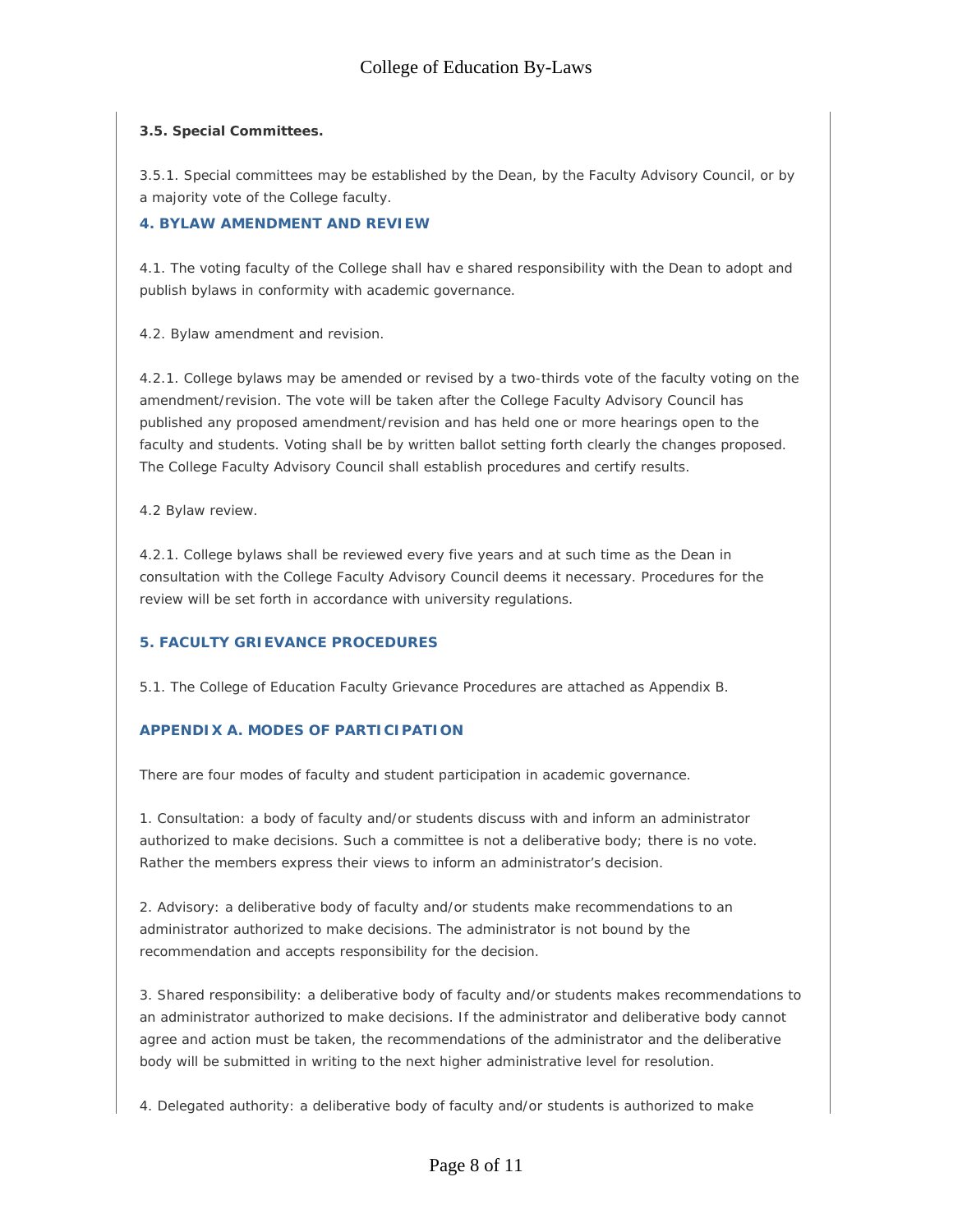decisions on specified matters. Such decisions are subject to administrative review, but will be altered only in exceptional circumstances.

## **APPENDIX B. FACULTY GRIEVANCE PROCEDURES**

1. Any College of Education faculty member with the rank of professor, associate professor, assistant professor, lecturer, instructor, assistant instructor, research associate, specialist, or librarian may initiate a grievance, alleging violation of existing policies or established practices by an administrator, by filing a complaint with the Faculty Grievance Official (FGO) pursuant to the procedures set forth in the Faculty Grievance Procedure.

2. Initiation of Grievances and Hearing Procedures.

2.1. Initiation of Grievances.

2.1.1. A faculty member who feels aggrieved may without delay discuss the matter in a personal conference with the FGO. The FGO shall determine if the grievance falls under the Faculty Grievance Procedure, the University Committee on Faculty Tenure, or the Anti-Discrimination Judicial Board.

2.1.2. In order to establish and retain access to the formal hearing mechanisms at the college level, a faculty member must submit a written grievance statement to the FGO within 30 days of his/her first knowledge of the alleged violation.

2.1.3. The grievance statement shall set forth the alleged violation of existing policy or established practices, a concise statement of the facts relevant to the grievance, the name(s) of any administrator(s) whose action is at issue, the approximate date on which the alleged action took place, and the redress sought.

2.1.4. The FGO shall forward a copy of the grievance statement to the administrator(s) named within 10 days of receipt of the grievance.

2.2. Informal Resolution.

2.2.1. The FGO shall investigate the grievance and make every reasonable effort to resolve it informally. The FGO may recommend dropping the grievance as lacking in merit or for other just cause. Such a recommendation, however, shall not be binding on the grievant.

2.2.2. Within 30 days of the filing of the grievance statement, the parties and the FGO shall attempt to resolve the grievance informally. If the FGO determines that the grievance cannot be resolved informally, notice shall be provided to the parties. If the faculty member wishes to pursue the grievance, a written request for a formal hearing must be submitted to the FGO within 30 days of such notice. Failure to submit such a request will constitute a waiver of the faculty member's right to pursue the grievance.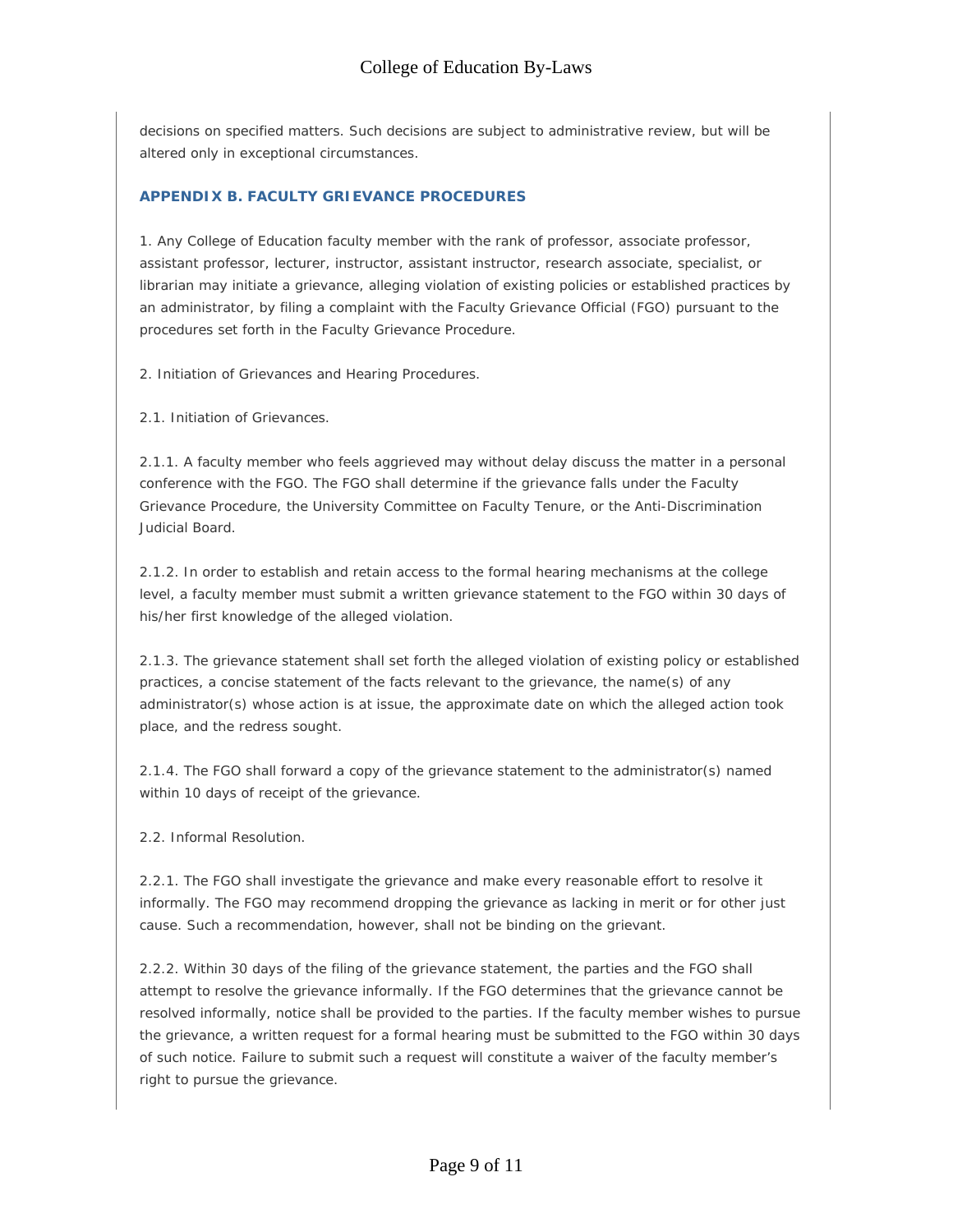2.2.3. The FGO shall determine after consultation with both parties the apropriate hearing level (department/unit, college, university) and shall notify the administrator at the appropriate level of the written request for a hearing.

3. Formal Hearing Procedures.

3.1. A College of Education hearing panel shall be established by the FGO in the following manner:

3.1.1. A hearing panel shall consist of 3 members, drawn by lot from the College of Education faculty. The drawing shall be conducted by the FGO.

3.1.2. The FGO shall notify each party of the names drawn for the hearing panel and within 10 days either party may challenge any member for cause. In addition, each party shall have one peremptory challenge. Cause shall be determined by the College of Education Faculty Advisory Council or its designee(s). Challenged members shall be replaced pursuant to the procedures stated in 3.1.1.

3.2. The hearing panel shall conduct a hearing according to the procedures stated below and according to guidelines in Articles 3 and 6 of the Faculty Grievance Procedure.

3.2.1. A hearing shall commence within 14 days of the establishment of the hearing panel.

3.2.2. The FGO shall assemble the hearing panel and shall supervise selection of the Presiding Officer from among the members of the hearing panel.

3.2.3. The Presiding Officer shall apply the rules of procedure consistent with the guidelines stated in Article 6 of the Faculty Grievance Procedure.

3.2.4. The hearing panel shall decide whether the preponderance of the evidence does or does not support the allegation(s) of the grievant.

3.2.5. Findings and recommendations of hearing panels shall conform to existing policy and procedures in the College of Education.

3.2.6. Whenever a hearing panel loses a member, the hearing shall be terminated and a new panel selected.

3.2.7. Hearing panels shall report their findings and recommendations in writing within 14 days of the completion of the hearing to the FGO, who shall forward them to the grievant, the respondent, and the administrator who is the respondent's immediate supervisor.

3.3. The dean, chairperson, or director shall provide written notification of his/her decision to the parties to the grievance and to the FGO within 14 days of his/her receipt of the findings and recommendations of the hearing panel. Failure to provide written notification shall result in an